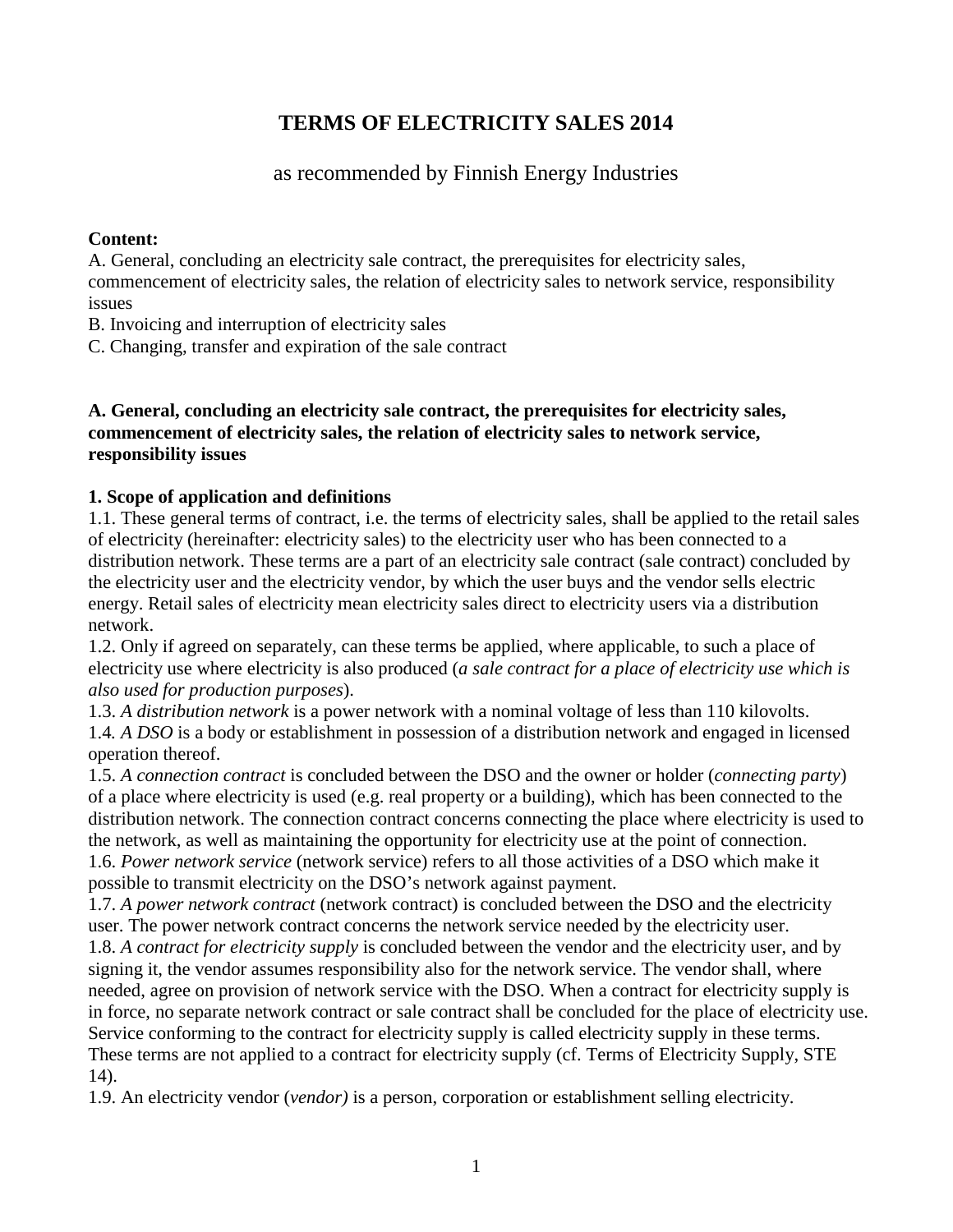1.10. An open supplier is a vendor providing the user with all the electricity needed or balancing the difference between the customer's electricity production and acquisition, on the one hand, and use and supply, on the other, by supplying the missing amount of electricity or by receiving the surplus during each hour (*open supply*). A fixed supplier is a vendor providing the customer with exactly the amount of electricity agreed in advance for each hour (*fixed supply*).

1.11. If an electricity vendor has a significant market power referred to in the Electricity Market Act. within a DSO's the area of responsibility to which the place of electricity use belongs and the place of electricity use is equipped with a main fuse of maximum 3x63 A, or a maximum of 100,000 kWh of electricity is purchased annually to the place of electricity use, the vendor has *the obligation to deliver electricity* to the user in compliance with section 67 of the Electricity Market Act.

1.12. The electricity user (*user*) buys electricity from the vendor and the network service from the DSO principally for his own use.

The user may also be a connecting party purchasing electricity to be used by others via the connection point specified in his connection contract. Several users may undertake to become jointly responsible for a sale contract, if the contracting parties make such an agreement.

1.13. The user, who is a natural person and acquires electricity mainly for other purposes than his business activity, is called *a consumer* in these terms.

1.14. The *contracting parties* referred to in these terms mean the vendor and the user.

1.15. *The electricity products* referred to in these terms mean the service entity to be used in electricity sales. Data on the charges to be collected by the vendor are also included in the definition. The electricity products may also be called tariffs.

The electricity products offered by the vendor are presented in a *price list.* The product price list and a possible *service price list* (*the price lists*) are part of the sale contract. The pricing principles for invoicing electricity sales may also be separately agreed upon by the contracting parties, in which case the product price list is not attached to the sale contract (i.e. the product price list is not part of the sale contract).

1.16. In these terms, sending e.g. a confirmation, invoice, notification of a price change or some other kind of message encompasses also sending electronic messages with informative contents. The address or invoicing address of the user may also be an email address or some other personal address provided by the user. Sending messages electronically requires that the contracting parties have agreed to do so.

A separate agreement can be made with a user who is not a consumer to the effect that notices of price changes or revisions of other terms of contract may be published at a predefined address on the Internet. In addition, the user must be notified of the existence of the notice in a way that has been agreed on in advance, e.g. by email or an SMS.

1.17. *An electricity sale contract based on the vendor's obligation to deliver* refers to a sale contract concluded by the user and a vendor that has a delivery obligation towards him at public prices and on terms based on the delivery obligation.

1.18. *Hourly metering equipment* means equipment or a combination of pieces of equipment that meter and register the consumption of electricity by the hour. It must be possible to read the data registered by the equipment via a telecommunication network.

1.19. *A remote medium* refers to the telephone, mail, television, information network, or some other medium that can be used for concluding a contract without the parties being simultaneously present. 1.20. The central provisions on the electricity market have been laid down in the Electricity Market Act and the decrees issued by virtue of it.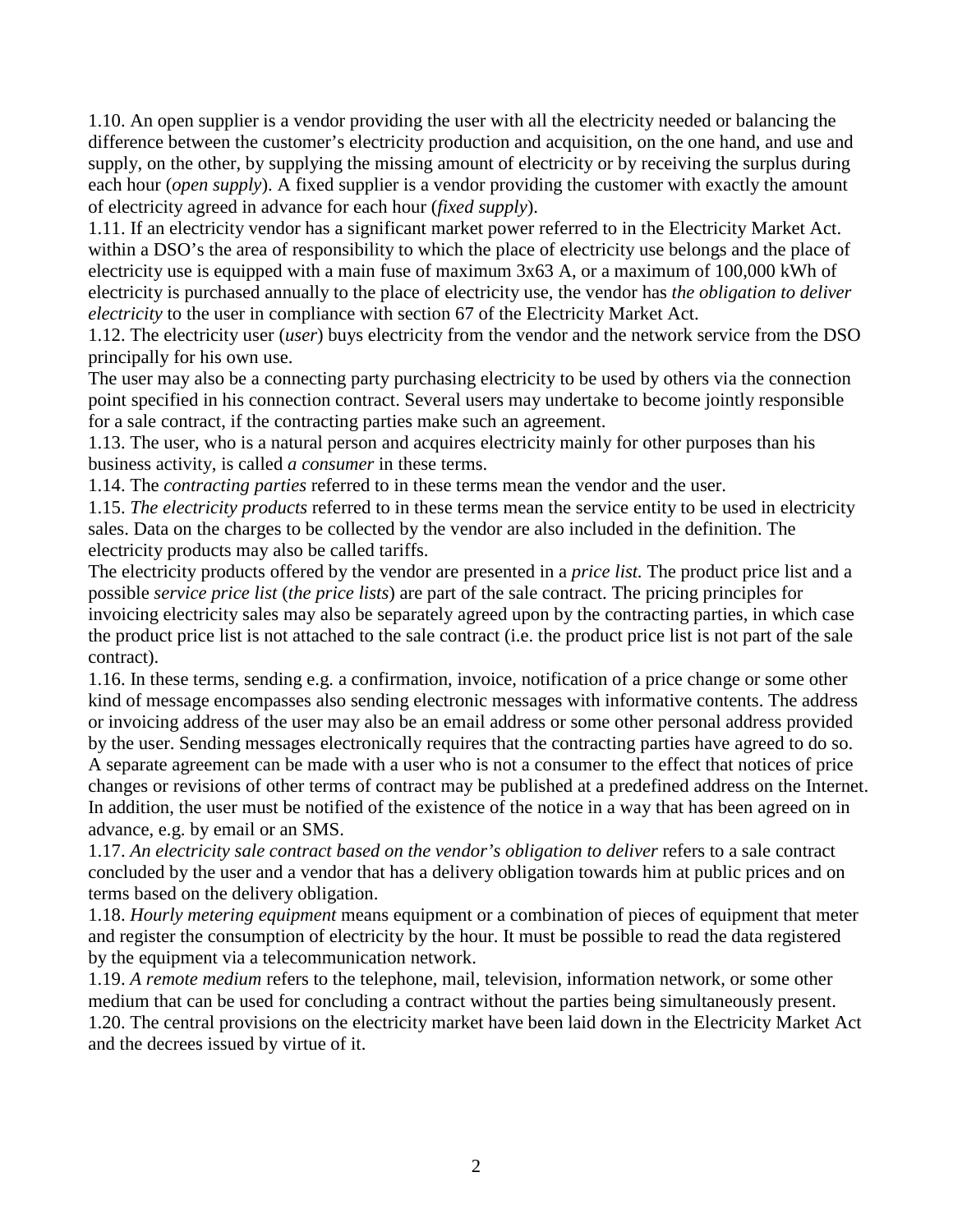## **2. Concluding a sale contract, user's other contracts for electricity purchasing, commencing the sale of electricity**

2.1. A sale contract concluded by the contracting parties is either valid indefinitely or for a fixed term. 2.2. A sale contract may be concluded, when there is a valid connection contract for the place of electricity use in question.

2.3. Commencement and continuation of the sale of electricity requires that there is a valid connection contract and a valid network contract for the place of electricity use and that the user has fulfilled the obligations laid down in the connection contract and the network contract and that the place of electricity use meets the technical requirements set in the above-mentioned contracts for the network service to be provided to the place of electricity use. The sale of electricity can be started at the earliest after 14 days have elapsed since the ale contract was concluded, unless some other agreement has been made.

2.4. A sale contract may be concluded in writing, orally or electronically.

2.4.1. A sale contract shall be concluded in writing, if either contracting party so requires. Any price lists and a link to the saveable version of these terms shall be attached to the sale contract. At the customer's request, the written general terms of contract shall be sent to the customer free of charge with the sale contract. The DSO, to whom notices of defects and other notifications concerning the network service are to be given, as well as the special requirements set for electricity metering, shall be specified in the sale contract, if the sale contract conforming to the Electricity Market Act requires it. In addition to the contract, the consumer shall be provided information about the energy consumer checklist and the website address of the Energy Authority, where the checklist is available.

2.4.2. A sale contract may be concluded electronically according to the product range offered by the vendor. The electronic contract is binding, if it meets the general requirements for electronic agreements.

2.4.3. If the sale contract is not concluded in writing, the vendor shall within the time specified in the Electricity Market Act send a contract confirmation (confirmation) to the invoicing address provided by the electricity user or any other address separately agreed on. In addition to the date of entry into force of the sale contract, also the individual terms of the sale contract, the relevant price lists, as well as a mention of the comment period granted to the user, as well as a link to the saveable version of these terms shall be included in the confirmation. At the customer's request, the written general terms of contract shall be sent to the customer free of charge with the contract confirmation. Furthermore, the DSO to whom the all notices of defects and other notifications concerning the network service are to be given, and the special requirements that the sale contract conforming to the Electricity Market Act may set for electricity metering shall be stated in the confirmation. In addition to the confirmation, the consumer shall be provided information about the energy consumer checklist and the website address of the Energy Authority, where the checklist is available.

2.4.4. If the sale contract is concluded with a consumer via a remote medium, the confirmation sent by the vendor shall, where applicable, in addition to the information mentioned in article 2.4.3 include other relevant information referred to in section 9 of chapter 6 of the Consumer Protection Act, including delivery and other charges that are not included in the total price, payment terms, information about the consumer's right to cancel the contract and a cancellation form and instructions, unless the vendor has already earlier supplied this information to the consumer in a permanent manner.

2.4.5. A sale contract that has not been concluded in writing will have entered into force and will continue on the terms specified in the confirmation, except for the following cases: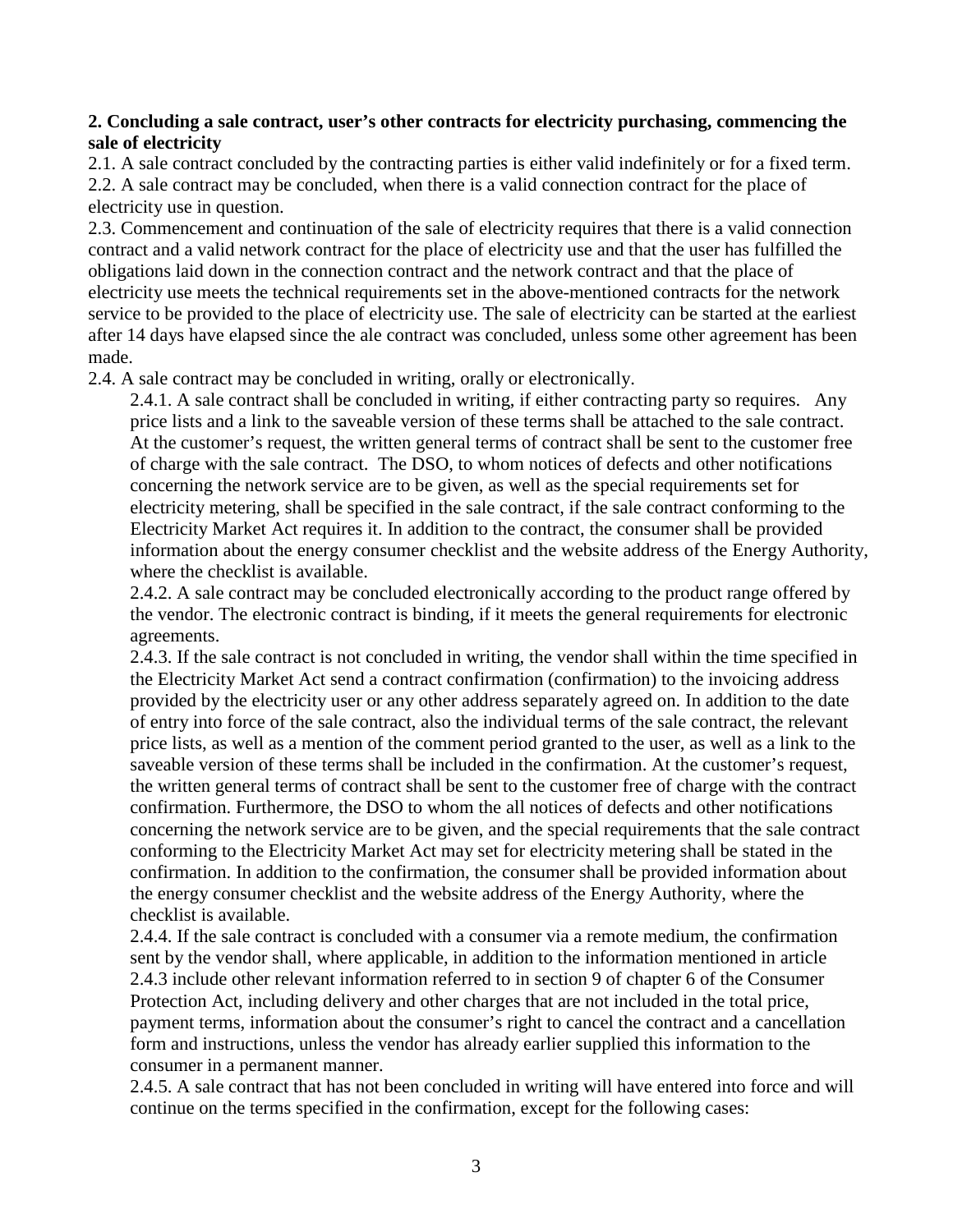- The user of electricity, within three weeks from the sending of the confirmation or by some other date mentioned in the confirmation that is at least three weeks from the sending of the confirmation, notifies the vendor that he does not deem the terms specified or clarified in the confirmation to correspond with the sale contract. During the period between the conclusion of the contract and the notification given by the electricity user, the contractual terms specified in the confirmation shall be applied, unless it is shown that some other agreement has been made.
- The consumer cancels the contract in accordance with the cancellation right related to distance and door-to-door selling that complies with the Consumer Protection Act. If, by the time the contract is cancelled, the consumer has utilised electricity that cannot be transferred to the consumer's previous vendor in the settlement of electricity transactions, the consumer shall pay a reasonable compensation to the vendor for the advantage gained by him. The price is determined according to contractual terms presented in the confirmation, unless it is shown that some other agreement has been made.

2.5. The contract documents form the content of the sale contract. If there is a conflict between the content of the sale contract and the contents of the documents specified in it, the documents shall be applied and interpreted in the following order:

1) Individual terms of contract

2) Relevant price lists

3) General terms of contract (these terms)

2.6. The vendor and the consumer may agree to amend these terms. However, no exceptions to these terms may be included in a sale contract to the detriment of the consumer.

2.7. The user encompassed by the obligation to deliver is entitled to change the electricity products subject to a number of reasonable restrictions based on the nature of the products presented in the price list. Such restrictions may not be valid for more than 12 months. It is not possible to switch to a product reported to be withdrawn.

2.8. The vendor is responsible for giving the notifications required by the settlement of electricity transactions in compliance with the Electricity Market Act.

2.9. Time restrictions on the availability of electricity (and other forms of steering the use of electricity) 2.9.1. If the electricity user and the DSO have previous agreements on restrictions on the

availability of electricity (or on other steering measures), or if such restrictions have been laid down in a previous contract for electricity supply, the restrictions will continue to be valid, unless some other agreement is made by the user and the DSO. It is the responsibility of a party that is not a consumer to separately inform the vendor of any restrictions on the availability of electricity, other than those generally applied in the sector, agreed with the DSO.

2.9.2. If the user and an open supplier agree so, the vendor has the right to restrict the availability of electricity in respect of individual users (or steer the use of electricity in some other way). The agreed restrictions shall be carefully defined.

2.9.3. If the intention is to implement the desired restriction on the availability of electricity (or some other steering measure) with the aid of the DSO's installations or equipment, it cannot be done unless the restriction (or steering measure) is appropriate to the DSO's steering system and the installations, steering principles and equipment maintenance have been agreed upon with the DSO.

2.9.4. As regards direct electric heating mainly by means of direct electric heaters, the number of de-energised hours of the heating elements may not exceed 1.5 hours at a time and 5 hours a day. Each separate de-energised period shall be followed by an energised period of at least the same duration as the de-energised period.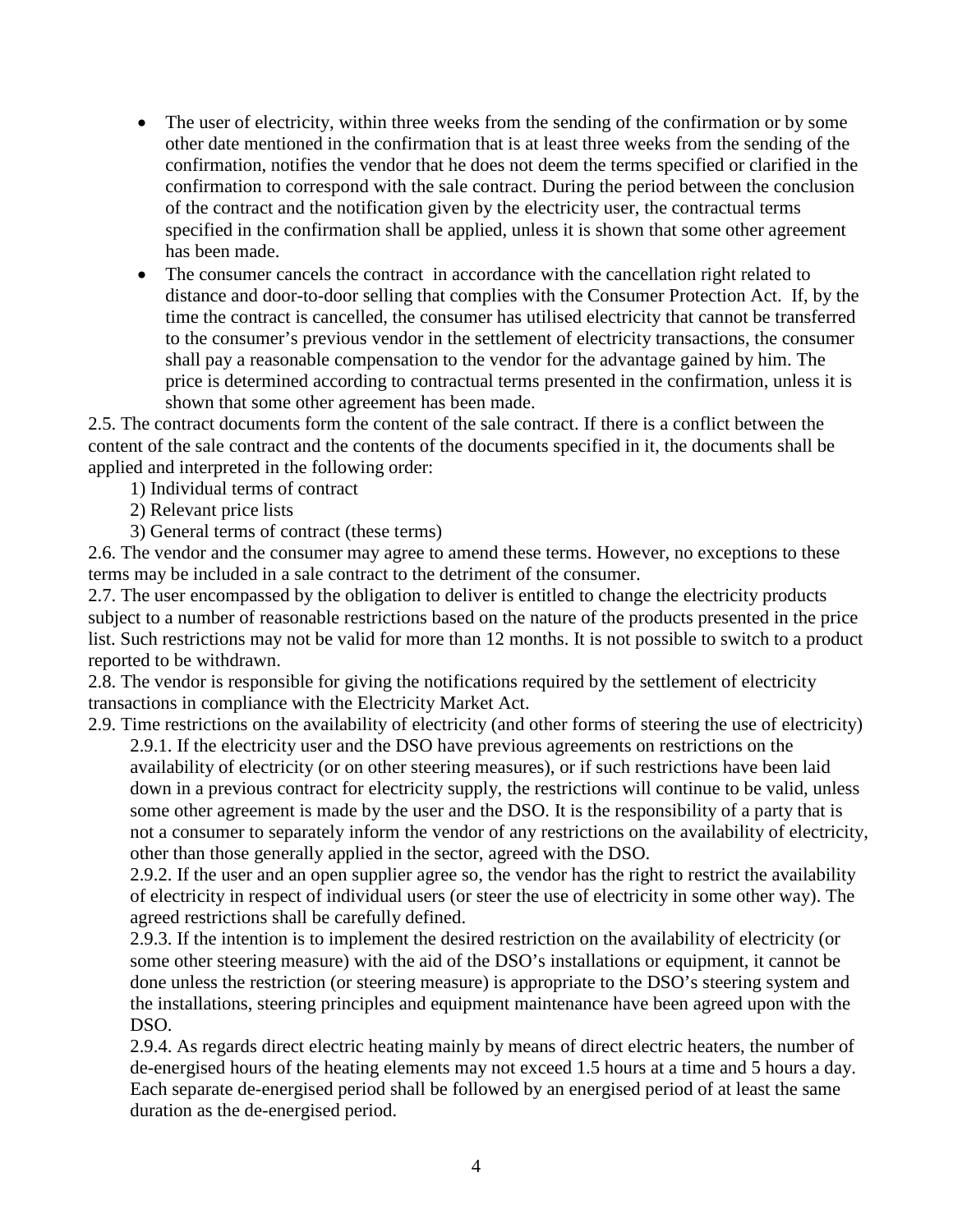2.9.5. The user may not present claims based on these terms and such restrictions (or steering measures) which have been implemented in accordance with individual agreements to the vendor. In case of a fault in electricity sales referred to in article 5.7, the vendor will be responsible to the user for the fault.

2.10. The user is required to notify the vendor of any changes affecting the sale contract concerning, e.g., the user, the place of electricity use, the invoicing address or any other address that the contracting parties have agreed to use, e.g. when the vendor sends confirmations, notifications of price changes or when other types of messages are sent.

## **3. Security and advance payment**

3.1. When a sale contract is concluded, the vendor is entitled to require that a user who is not a consumer lodge a security or advance payment for the payment of receivables based on the sale contract. If the sale contract is concluded only because the place of electricity use has been changed, or because a contract for electricity supply has been terminated, without any simultaneous changes taking place in electricity consumption or other circumstances, a security may only be required in accordance with article 3.2.

3.2. After the commencement of electricity sales, the vendor is entitled to require that a user who is not a consumer lodge a security or advance payment for the payment of receivables based on the sale contract, if the user has materially failed to meet his liability to pay based on this or some other sale contract or a contract for electricity supply, which has not been soundly challenged, or if the user's credit rating shows that the user is apparently incapable of making the payments based on the sale contract.

3.3. The vendor may require that the consumer lodge a reasonable security or advance payment, when a sale contract is concluded as well as when such a contract is in force. When a sale contract is in force, a security or advance payment may be required only if the consumer has materially failed to meet his liability to pay. The vendor shall have a very weighty reason for his claim for a security or advance payment both when concluding a sale contract and when such a contract is in force. The very weighty reasons may include the following:

- the sale of electricity to the consumer has been interrupted because of a failure to pay;
- the vendor has outstanding receivables related to electricity sales, electricity supply or the power network service from the consumer, the amount of which can be considered substantial compared to the amount of invoicing based on electricity sales; or
- the credit rating of the consumer shows that he is apparently incapable of making the payments based on the sale contract.

3.4. If, when a sale contract has been concluded, a security or an advance payment is not lodged by a due date, the electricity sale contract becomes void without a separate notification with immediate effect. The contract will become void, even if electricity supply to the place of electricity use has begun. The user is required to pay a contract price for the electricity consumed by him before the contract has become void.

3.5. The vendor is entitled to use a security or advance payment as a payment for his outstanding receivables, the accrued penal interests and reasonable collection charges based on electricity sales or previous electricity supply to the same place of electricity use. If the vendor uses the security or advance payment or a part thereof as a payment for his receivables, the vendor is entitled to require that the consumer increases the amount of security or advance payment to the amount specified in article 3.7., if the contractual relation still continues.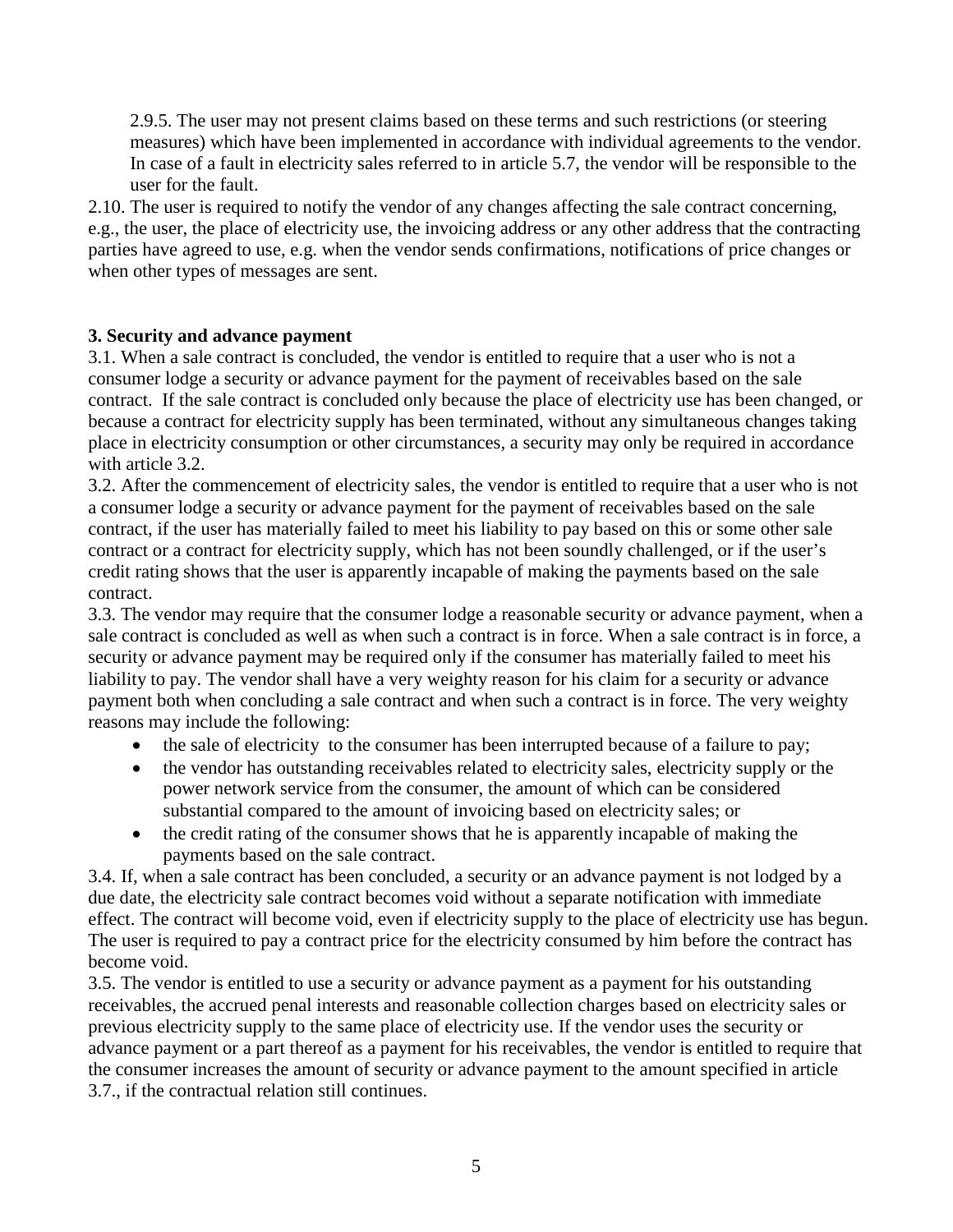3.6. The vendor shall not pay interest on security or advance payment.

3.7. The maximum amount of security or advance payment may equal the amount invoiced for electricity sales since the beginning of the invoicing period until the date of interrupting electricity sales (as specified in articles 7.1-7.5), unless some other agreement has been made by the user who is not a consumer or a consumer encompassed by the obligation to deliver. The sales invoice shall be calculated according to the customer's estimated electricity use. The estimate may be based on the period when the use of electricity is highest.

3.8. When the sale contract has expired, the vendor shall return the security to the user as soon as the final invoice has been paid and all other obligations of the user have been fulfilled. If the contract remains valid, the security shall be returned to the user not later than two years after the date it was lodged (the corresponding period for a consumer is one year). When the contract is valid and a security has been lodged, the security shall not be returned, if the user has essentially defaulted on payment during the period the security is being held. However, a security or a part thereof shall not be returned to the user when the sale contract is valid or after it has expired, if the vendor can require that the whole security or a part thereof should be used for paying the vendor's outstanding receivables, accrued penal interests and reasonable collection charges based on the user's other valid or expired electricity sale or supply contracts.

If the user is not a consumer or encompassed by the obligation to deliver, the user and vendor may also make other agreements on returning the security. The advance payment shall be used to effect maturing payments within the return period for the security specified in this article.

3.9. A confirmation shall be drawn up in writing on the lodging of security. A statement about advance payment may also be included in the confirmation.

3.10. The vendor is entitled to realise the security lodged in the manner he thinks best in order to have his outstanding receivables paid.

3.11. Instead of the relinquishing of security or an advance payment, the user and vendor may agree that the charges based on the sale contract shall be paid in advance. As regards reverting to the ordinary payment schedule, the provisions included in article 3.8 shall be followed as applicable.

3.12. The advance payment referred to in this chapter or the prepayment referred to in article 3.11 are not in question, if the user selects from among the different electricity product and payment method alternatives available, the one with an accelerated payment arrangement.

## **4. The DSO's rights and obligations concerning electricity sales and issues related to network service**

4.1. The DSO has the right to require that the user's electrical equipment and installations meet the requirements set by legislation, provisions issued by the authorities and the user's power network contract, as well as any other technical requirements set by the DSO.

4.2. The user shall notify the DSO of a fault or disturbance he has detected in the electrical equipment, network service or electricity sales. If the fault or disturbance falls within the scope of the vendor's obligation to make repairs, the vendor shall, after he has been notified of the fault or disturbance, without delay take measures to eliminate the fault or disturbance. In case of a fault in network service, the DSO is responsible to the user for the fault. The DSO is not responsible for a fault, if he within a reasonable time after having been notified of the claim notifies the user of the vendor responsible for the fault, who will assume responsibility for compensating the user for the damage resulting from the fault, or for a price reduction.

4.3. The DSO is responsible for arranging metering and forwarding the metering data to the parties involved in the electricity trade. (see chapter 6).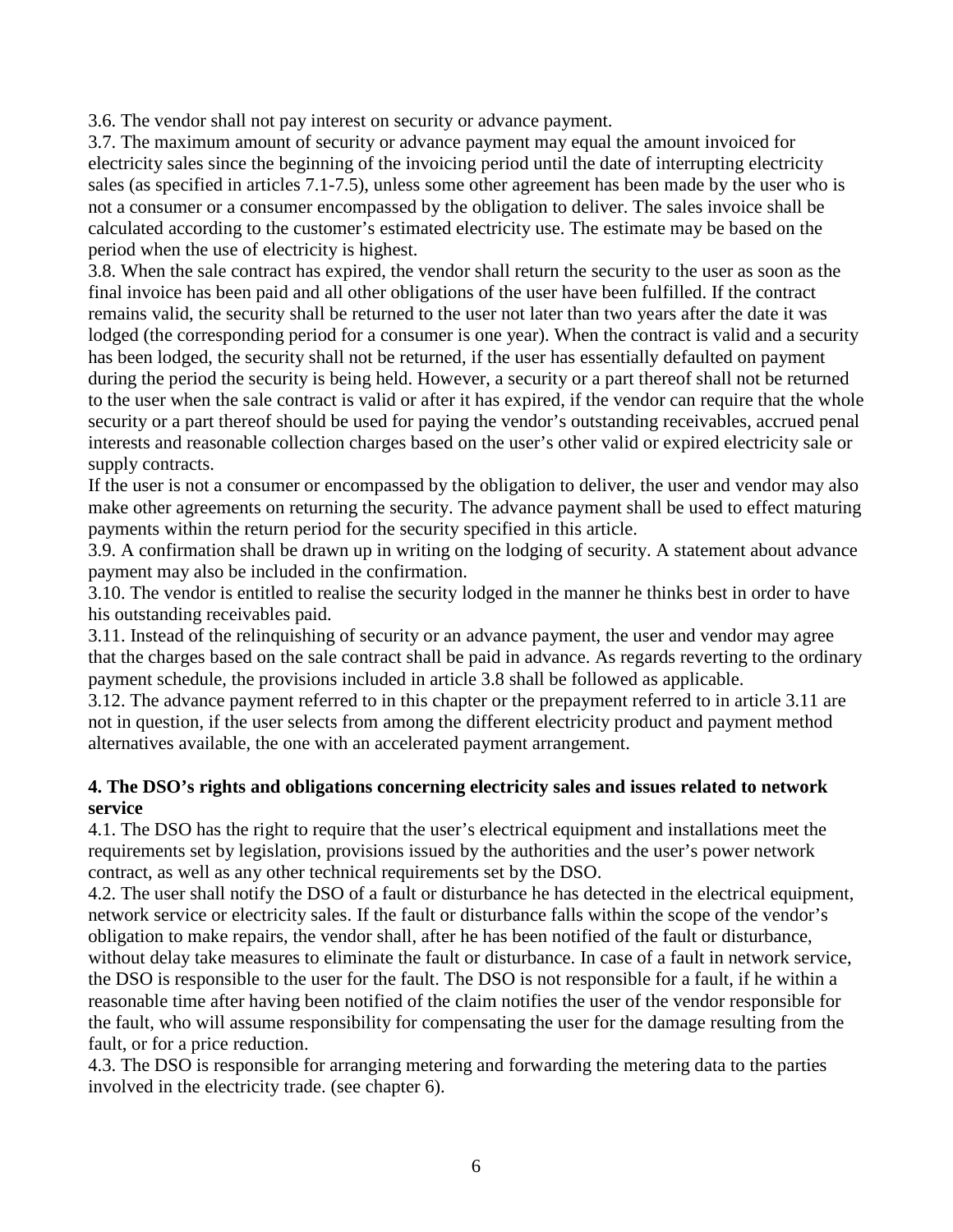4.3.1. The arrangement and accuracy of electricity metering, the repair and inspection of faults and the reading of meters shall be specified in the power network contract. In addition, the DSO has the right to issue regulations on these matters, taking into account the provisions on metering and stabilisation laid down in legislation and the power network contract.

4.4. In electricity sales, the existing arrangements for metering and electricity supply, including the restrictions on electricity consumption referred in articles 2.9-2.9.4, are made use of, if legislation or the electricity sector specific standards do not require something else or if no other agreement to the contrary has been made.

4.5. In accordance with the terms of the power network contract concluded by the DSO and the user, the DSO may in certain situations interrupt the network service or regulate the supply of electricity. The vendor is not responsible for any harm or damage that such an interruption or regulation may cause to the user. From the user's point of view, interruption of network service and interruption of electricity sales have the same effect: the supply of electricity to the consumption site is entirely, partly or occasionally stopped.

### **5. Delay, fault and liability issues**

5.1. If electricity sales have not commenced on the day agreed upon for a reason attributable to the vendor, the vendor shall pay compensation for the damages caused by the delay in accordance with the provisions laid down in articles 5.3-5.4 and 5.8-5.14. The user is not required to pay the fees based on the sale contract before the sale of electricity has commenced. After electricity sales have commenced, the user is entitled to withhold such a part of the fee as is needed to serve as a security for a claim for compensation based on the delay. The right to withhold part of the fee is implemented in compliance with articles  $5.2 - 5.2.1$ .

5.2. The vendor shall deduct the fees related to electricity sales that have accrued during a delay, of which he has been informed, from the invoice to be sent to the user after the matter has been cleared up. If a deduction from the invoice is no longer possible due to e.g. the termination of a contractual relation, the reimbursement of the sum shall be implemented in some other way.

5.2.1. If the user wants to ensure that the fees referred to in article 5.2 that have accrued during the delay are deducted from his invoice, he shall make a claim to this effect to the vendor. The vendor may request the user to supplement the claim in writing, if necessary.

5.3. No compensation shall be paid for damages caused by a delay, if the vendor shows that the delay is caused by an obstacle beyond his control, which he cannot reasonably be expected to have taken into account when concluding the sale contract and the consequences of which he could not have reasonably avoided or overcome.

5.4. If the delay is caused by a third party that the vendor has used in fulfilling the terms of the sale contract, the vendor is released from his obligation to pay compensation only if this third party would be released from the obligation to pay compensation by virtue of article 5.3. According to the power network contract, the DSO is directly responsible to the user for his possible delays.

5.5. The vendor is not responsible for faults in network service (i.e. interruptions and quality deviations that are contrary to the power network contract).The user shall present his claims based on a possible interruption or quality deviation to the DSO within a reasonable time after he has noticed, or he should have noticed, the fault and has had the DSO's contact details needed for presenting the claim. 5.6. An error shall be deemed to have occurred in the electricity vendor's service, when an error or a

delay has occurred in a consumer's invoicing, and the error or delay cannot be considered insignificant. 5.6.1 The consumer is entitled to a price reduction proportionate to the fault.

5.6.2. The vendor shall compensate the consumer for the damage caused by an error or a delay in invoicing in accordance with articles 5.6.3-5.6.5 and 5.8-5.14.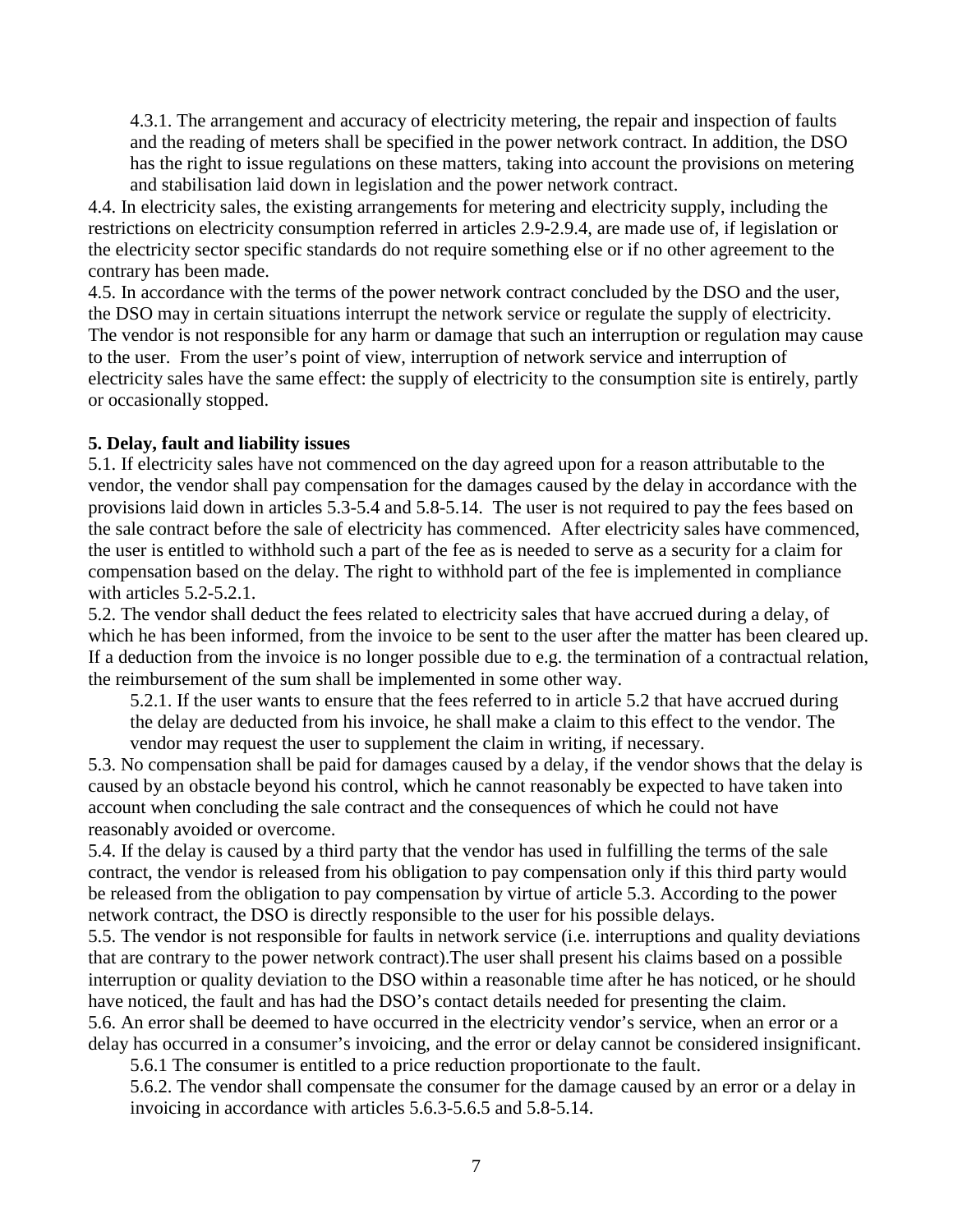5.6.3. Invoicing by the vendor is not deemed to be erroneous or delayed, if it is based on an estimate in accordance with article 6.1.3.

5.6.4. The vendor is not responsible for any errors or delays in invoicing that are caused by the DSO.

5.6.5. The vendor is not responsible for any errors or delays in invoicing that are caused by a third party, if the vendor can show that an error or a delay was caused by a factor beyond his control, the consequences of which he could not reasonably have been able to avoid or prevent.

5.7. The vendor shall compensate the user for the damage caused by an interruption or cessation of the supply of electricity to the user contrary to the sale contract only if the reason for the interruption or cessation of the supply of electricity to the user is attributable to the vendor. In such a case, the vendor shall compensate the user for the damage caused to him/her in accordance with articles 5.8-5.14. In accordance with the above articles, the vendor shall compensate the user also for the damage caused by the erroneous data on, e.g., the metering requirements to be applied to the place of electricity use provided by the vendor when the contract was concluded.

5.8. The vendor shall compensate the user for the damage defined above in this chapter in accordance with the reasons and limitations mentioned below in this chapter.

5.9. The user is entitled to receive compensation for indirect damage only if the delay or fault is caused by negligence attributable to the vendor. If the user is not a consumer and no agreement has been made to the contrary by the parties to the contract, the maximum sum to be paid as compensation for indirect damage by the vendor corresponds to the user's total annual electricity costs. The amount to be paid as compensation may not exceed EUR 8,500, however. If the vendor has been guilty of deliberateness or gross negligence, the limitation of the maximum amount of compensation shall not be applied.

5.10. In these terms, indirect damage means:

5.10.1. loss of earnings incurred by the user of electricity because of the delay or fault or the consequent actions;

5.10.2. damage caused by an obligation based on some other agreement;

5.10.3. major loss of utility at the place where electricity is used when this loss does not result in direct financial damage, and other comparable major disturbance;

5.10.4. damage caused to the property of a user who is not a consumer by a functional disturbance or stopping in the user´s device or equipment or an interruption of the user´s activity, or consequential financial damage or loss due the same reason; and

5.10.5. other damage of a similar nature that is difficult to foresee.

5.11. The consumer is entitled to receive compensation also for the damage caused to his family or family member on the same grounds as for the damage caused to him.

5.12 In order to prevent damage, when damage occurs or is imminent, the parties to the contract shall take all measures for the prevention or limitation of damage that can reasonably be required or expected of them. If the damage is caused by the user´s activity, the vendor is not required to pay compensation for it.

5.13. If the user shirks his obligation to take reasonable action to limit the extent of the damage being caused to him, he himself shall be liable for the damage in this respect. If the user´s negligence can be considered to be of minor significance, the proportion of liability for damage to be borne by the user may be reduced in this respect, however. Compensation shall be paid for the damage that has been caused to a contracting party by the limitation of the damage for which compensation shall be paid in accordance with these terms.

5.14. The vendor is not required to pay compensation for such damage, for which the user or some other party is entitled to receive compensation on other grounds, such as matters related to network service.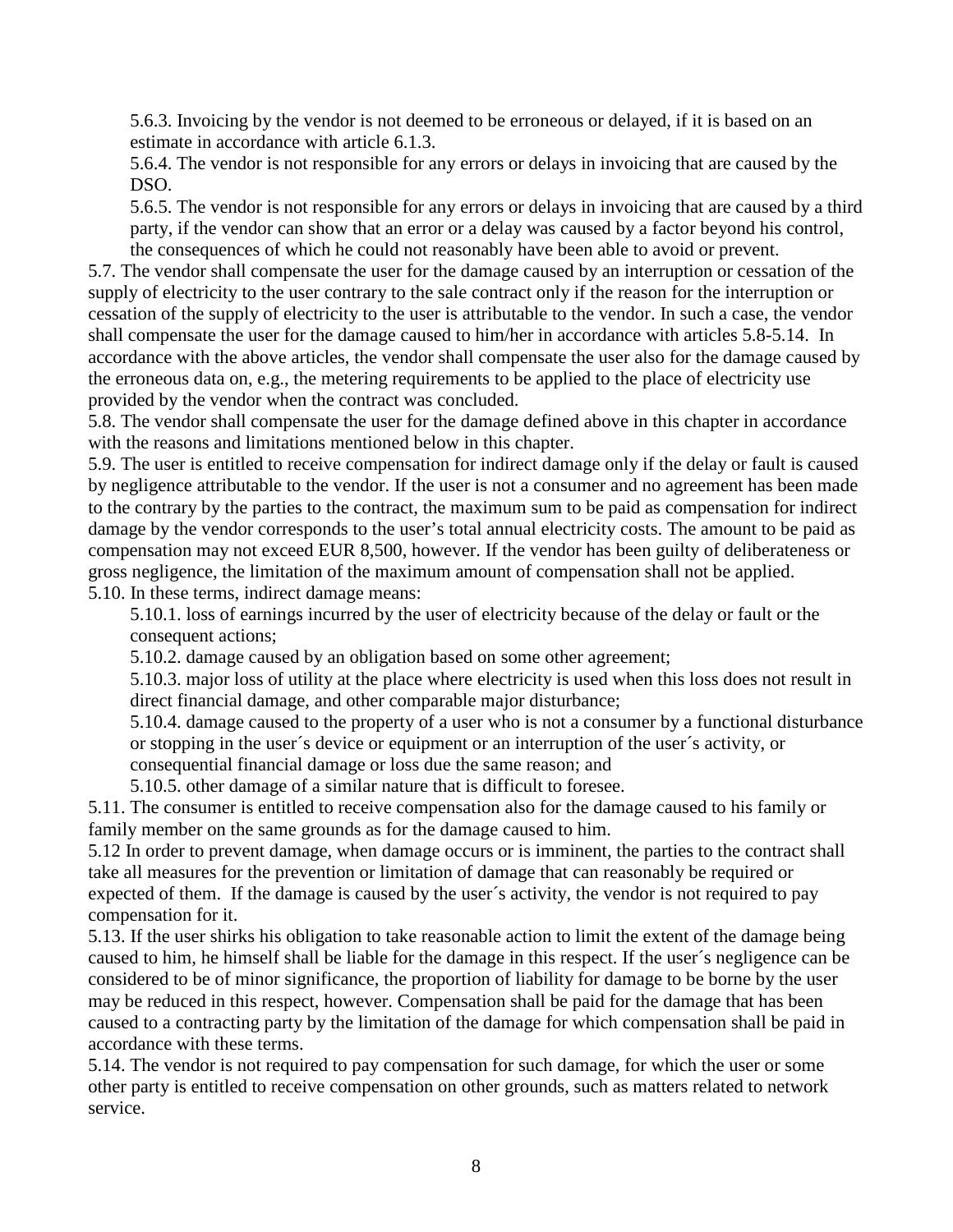5.15. If the delay or interruption in electricity sales is due to a reason that can be considered negligence on the part of the user, the user is required to compensate the vendor for the resulting damage other than indirect damage. Damage comparable to the indirect damage incurred by the user, referred to in articles 5.10.1-5.10.5, is considered indirect damage incurred by the vendor.

### **B. Invoicing and interruption of electricity sales**

#### **6. Invoicing and payments**

6.1. The vendor shall invoice the user for electricity consumption in accordance with the sale contract. Articles 6.1.1-6.1.3 , 6.6.1 and 6.6.4 are not applied to the invoicing of fixed supply. An agreement on the processing of extra fixed supply may be included in the sale contract for open supply.

6.1.1. Invoicing by the vendor shall be based on the data on the factual and estimated electricity consumption reported and maintained by the DSO, unless some other agreement is made. 6.1.2. If the place of electricity use has hourly metering equipment, or some other type of remotely read metering equipment, invoicing shall be based on metered electricity consumption, unless some other agreement has been made. If the metering of electricity consumption in the place of use is not based on remotely read metering equipment, invoicing shall be based on the estimated electricity consumption of the user, unless some other agreement has been made. Estimated invoicing shall be balanced four times a year on the basis of a meter reading that has been either reported or acquired by means of a reading (reading-based or balancing bill), if no other agreement has been made.

6.1.3. Invoicing may be based on an estimate based on the customer's previous electricity consumption, if the DSO or vendor is unable to determine the meter reading.

6.2. The contents of the invoice shall comply with the Electricity Market Act and the statutes and provisions issued by virtue of it.

6.3. A period of at least two weeks shall be left between the date of sending the invoice and the due date. If the user is not a consumer, the contracting parties may also agree on a shorter time of maturity. 6.4. The user is required to pay the invoice sent by the vendor by the due date stated on the invoice. The invoice shall be sent to the invoicing address provided by the user. The user is required to pay the invoice regardless of the address, to which he has requested the vendor to send the invoice.

6.5. The vendor is entitled to collect penal interest on delayed payments in compliance with the Interest Act. If the due date and the amount to be paid have been determined in advance, penal interest is charged as of the due date. If the due date of the consumer's invoice and/or the amount to be paid have not been determined in advance, a penal interest cannot be charged until 30 days have elapsed since the invoice was sent. In addition, a reasonable fee based on the sale contract may be collected for sending a reminder and a warning of cutting the supply of electricity in writing.

6.6. The vendor, and also the DSO in the cases referred to in article 6.6.4, are entitled to charge an additional fee for errors that have occurred in invoicing, metering and reading of the meter, and the user is entitled to receive a credit note in accordance with the following articles:

6.6.1. If a metering error has been shown to be bigger than what is acceptable according to the power network contract concluded by the user and the DSO, this shall be taken into account in invoicing conforming to the sale contract so that a credit note or an additional invoice is issued by virtue of an assessment based on an inspection of the metering equipment, the verified amounts of electricity consumed at different times by the user, as well as an assessment based on other data provided to the vendor by the DSO.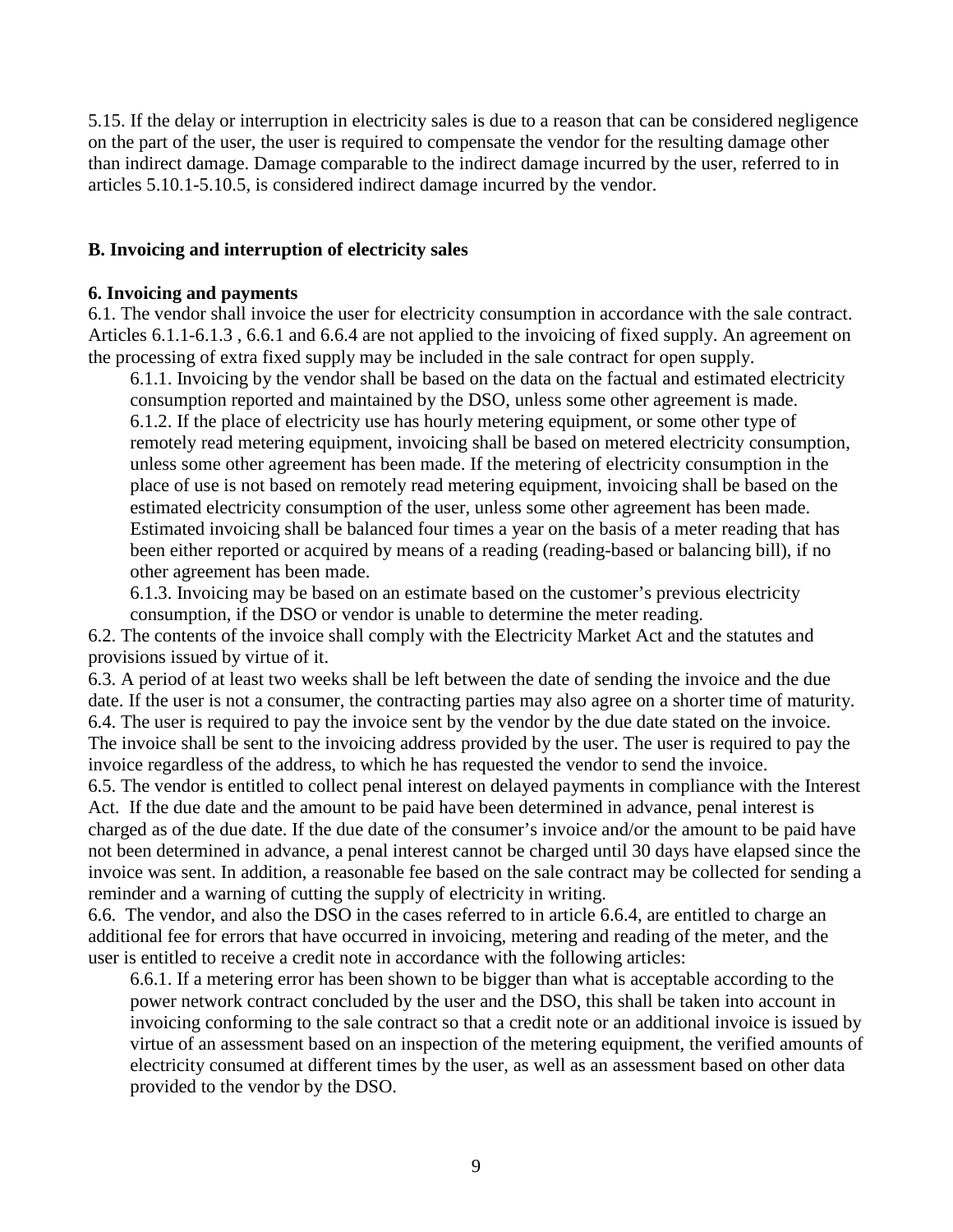6.6.2. The contracting parties may present claims for their receivables dating from the three previous years, if the claims are based on the errors specified in article 6.6.

6.6.3. The consumer may, however, present a claim for his receivables specified in article 6.6, stemming from the whole period, not longer than 10 years, however, during which the error has affected invoicing, if the moment the error took place and the effects of the error on invoicing can be verified afterwards.

6.6.4. The DSO, not the vendor, is responsible for correcting the user's invoicing, if

- more than three years have elapsed since the error in invoicing occurred and the customer was notified of it; or
- if the relationship between the customer and vendor has ended earlier than six weeks before the error was detected,

and the electricity consumption data used as the basis of invoicing given to the vendor by the DSO have been erroneous due to a metering error, a meter reading error, or an error in the notification given to the vendor by the DSO (not due to deviation in estimated consumption, however), compared to the actual electricity consumption.

The additional charges and compensations referred to in this article are specified in the terms and conditions of the power network contract.

6.6.5. With regard to the period of interest accrual, no interest shall be paid on the additional charge or compensation determined on the grounds of the previous articles. As regards the additional charge, the user shall be granted a reasonable term of payment. If the user does not pay the invoice based on the additional charge during the period granted, a penal interest may be collected on it for the period exceeding the term of payment, as specified in the Interest Act.

6.7. The user is required to pay also the metered or verified electricity sales that have been caused by faults in the electrical installations or electrical equipment within the scope of responsibility of the user. 6.8. The final invoice shall be delivered to the consumer within six weeks from the date on which electricity sales to the consumer have been expired.

6.8.1. If the electricity vendor is required to pay a refund to the customer based on the final invoice, the refund shall be paid no later than two weeks from the date on which the data required for making the payment have been delivered to the electricity vendor.

## **7. Interruption of electricity sales**

7.1. The vendor is entitled to interrupt electricity sales (supply of electricity to the user) referred to in the sale contract, if the user has materially defaulted on the payment of the receivables of the vendor or has otherwise materially breached his obligations based on the sale contract. The DSO implements the interruption of electricity sales based on open supply by order of the vendor. Interruption of electricity sales based on fixed supply means that the previous proportion of fixed supply has to be covered and invoiced by the open supplier as of the date of the interruption. Interruption of fixed supply does not lead to measures to be taken by the DSO.

7.2. The vendor shall remind the user in writing to rectify a breach of contract, i.e. to pay the outstanding receivable or to rectify some other negligence within a period stated in the reminder, which is at least two weeks from sending the reminder. If a charged reminder is sent to the user, who is a consumer, the reminder can be sent at the earliest two weeks after the payment has originally fallen due. If the user does not rectify the breach of contract within the period granted in spite of the reminder, the vendor shall send a written *warning of cutting the supply of electricity* to the invoicing address of the use or to some other address separately agreed on. The date of cutting the supply of electricity shall be stated in the warning. The user shall rectify the breach of contract in time before the date the supply of electricity is to be cut in order to avoid the interruption. The warning of cutting the supply of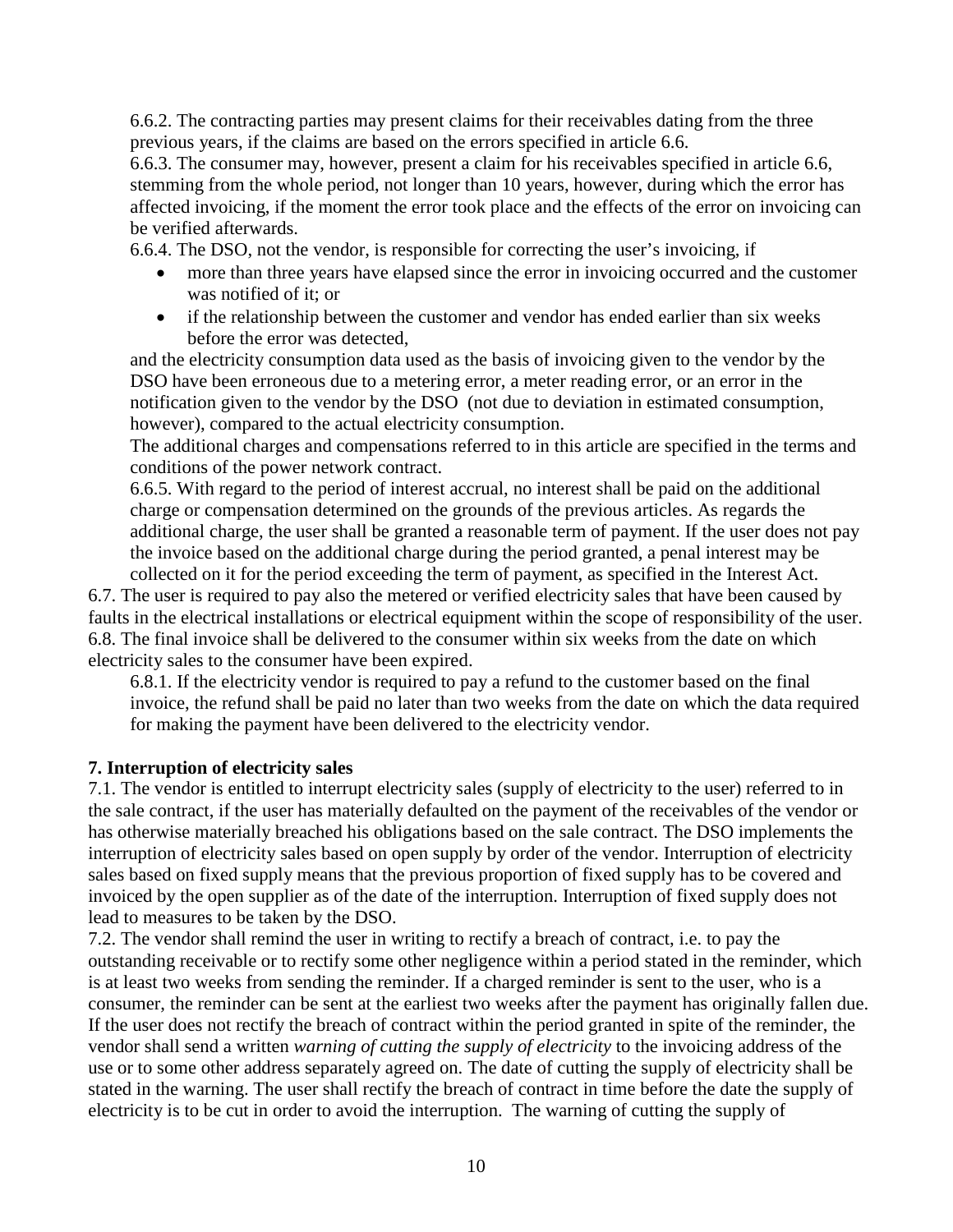electricity shall be sent to the address of the user at least two weeks before cutting the supply of electricity. The supply of electricity may be cut at the earliest five weeks after the payment has originally fallen due or after the user has been informed for the first time of some other of breach of contract and the need to rectify it. If a charged reminder has been sent to the user, who is a consumer, the supply of electricity may be interrupted at the earliest six weeks after the payment has originally fallen due.

7.3. If the default on payment is caused by financial difficulties that the user has run into because of a severe illness, unemployment or some other special cause, principally through no fault of his own, the supply of electricity may be cut at the earliest three months after the due date of the payment. The user shall notify the vendor of the reason for the non-payment as soon as he is aware of it and, if possible, before the due date of the invoice.

7.4. Electricity sales to the consumer or residential property may not be interrupted, however, if the outstanding invoice of such a user does not amount to at least EUR 250 or if not at least three months have elapsed since the due date of the oldest outstanding invoice.

7.5. Electricity sales to a building or a part of a building used as a permanent residence may not be interrupted because of default on payment between the beginning of October and the end of April, if the building is heated by electricity, before four months have elapsed since the due date of the outstanding payment.

7.6. If the user´s default on payment is due to a force majeure, the supply of electricity may not be cut as long as it prevails.

7.7. If electricity sales are interrupted for a reason attributable to the user or DSO, the user is not released from his obligation to pay or from his other obligations towards the vendor.

7.8. The vendor is entitled to charge a reasonable fee conforming to a valid price list from the user for sending a reminder and a warning of cutting the supply of electricity. The user is required to pay the charges caused by the interruption and reconnection of electricity sales that the vendor has had to pay, as specified in the power network contract concluded by the user (the charges corresponding to the charges caused by the interruption and reconnection of network service), added by the reasonable handling charges, if they are included in the vendor's price list.

7.9. The sale of electricity shall be continued after the reason for the interruption has been removed. The vendor is not, however, responsible for continuing the sale of electricity (i.e. for reconnecting the supply of electricity) before the user has paid the fees and costs caused by a written reminder or other notifications and by other measures taken in connection with interrupting and reconnecting the supply of electricity, as well as the outstanding receivables of the vendor, and lodged the requisite security. The vendor and the user may make a separate agreement to the effect that electricity sales will be started again before the requisite security expires. In such a case, electricity sales can be discontinued with immediate effect without a separate notification, if the security has not been paid by the due date. 7.10. The sale of electricity may be interrupted or it may be otherwise steered in accordance with articles 2.9-2.9.4.

7.11. If the vendor or a party within the scope of the vendor's responsibility is faced with an essential disturbance in electricity generation, network operations or cross-border electricity transmission or some other reason not attributable to the vendor (such as a war or other type of crisis situation, industrial action or an exceptional natural circumstance) that causes an interruption in the supply of electricity to the user, the user may not present claims concerning the period during which the disturbance or reason prevailed to the vendor.

## **C. Changing, transfer and expiration of the sale contract**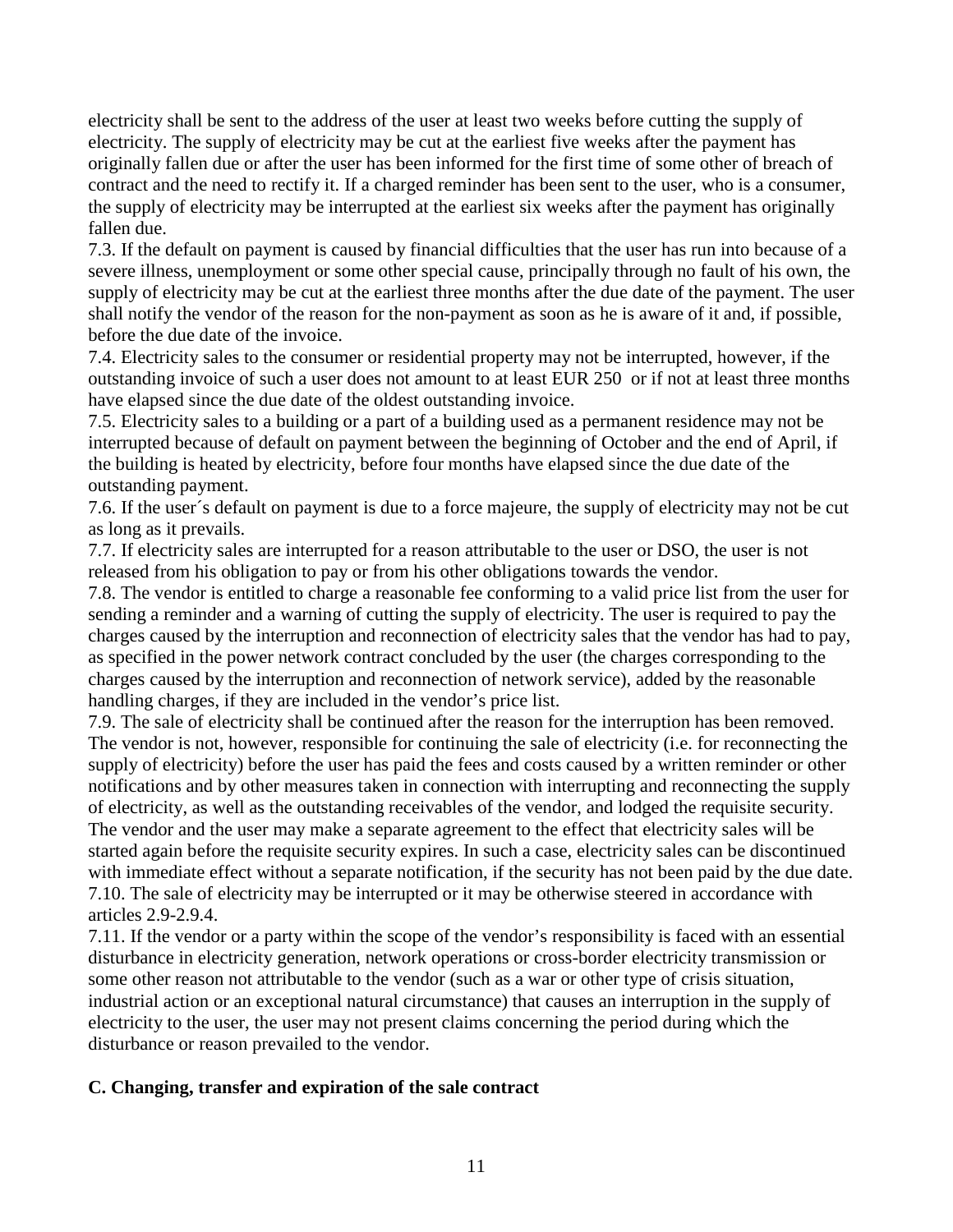## **8. Changing the terms of contract and prices**

8.1. The contracting parties may jointly agree to change the terms of an individual sale contract. Unless some other agreement has been made, the provisions included in articles 2.4—2.4.5 shall be complied with.

8.2. The user and the vendor may agree that the price shall be bound to a separately defined reference value which is beyond the control of the contracting parties. The manner in which the impact of the reference value shall be taken into consideration is to be defined in the sale contract. Taking the impact of the reference value into consideration as referred to in this article is not the change of a price or the terms of contract referred to later on.

8.3. The vendor has the right to change the terms of a sale contract and prices, if the reason for the change is

- a change in the procurement costs of electricity incurred by the vendor,
- changes in the costs caused by limitations of transmission capacity, or
- changes in the labour or other operating costs related to electricity sales, as well as changes in the production costs of the functions required by the implementation of electricity sales.

The terms of the sale contract may not be changed on the basis of this article so that the principal content of the sale contract will change. A fixed-term sale contract concluded outside the obligation to deliver may not be changed on the basis of this article, however.

8.4. The vendor is entitled to change the terms of contract and prices, if the change is based on a legislative amendment or a decision of the authorities that the vendor could not have taken into account when the sale contract was concluded.

8.5. The vendor may change the prices and other terms of contract on the basis of such a legislative amendment or decision of the authorities which the vendor has been aware of when the sale contract was concluded, provided that a price increase or change in the terms of contract will not alter the principal content of the sale contract.

8.6. Furthermore, the vendor is entitled to change the terms of contract and prices, if there is a special reason for it,

- owing to an essential change in circumstances,
- a revision of outdated contractual or pricing arrangements, or
- measures required by energy conservation.

This article shall not be applied to fixed-term sale contracts.

8.7. The vendor is entitled to make such minor changes in the terms of the contract that do not affect the principal content of the contractual relation.

8.8. The vendor shall send the user a notification of how and from which date the prices and other terms of contract will change and the reason for the change. A statement about whether the contracting parties are entitled to terminate the sale contract shall also be included in the notification. If the reason for the change is some other than an amendment to legislation or a decision of the authorities, the change may take effect at the earliest two weeks, and on the part of consumers, one month after the sending of a notification. The notification is to be sent to the invoicing address of the user or to some other address separately agreed on; it can be included, e.g., in an invoice to be sent to the user. 8.9. If the change is based on an amendment to legislation or a decision of the authorities, the vendor is entitled to implement the change as of the date when the change or decision took effect. If the change is to the detriment of the user, it can be implemented as of a later date to be determined by the vendor. The vendor shall notify the user of the changes to be made on these grounds as soon as possible.

### **9. Transfer of the sale contract**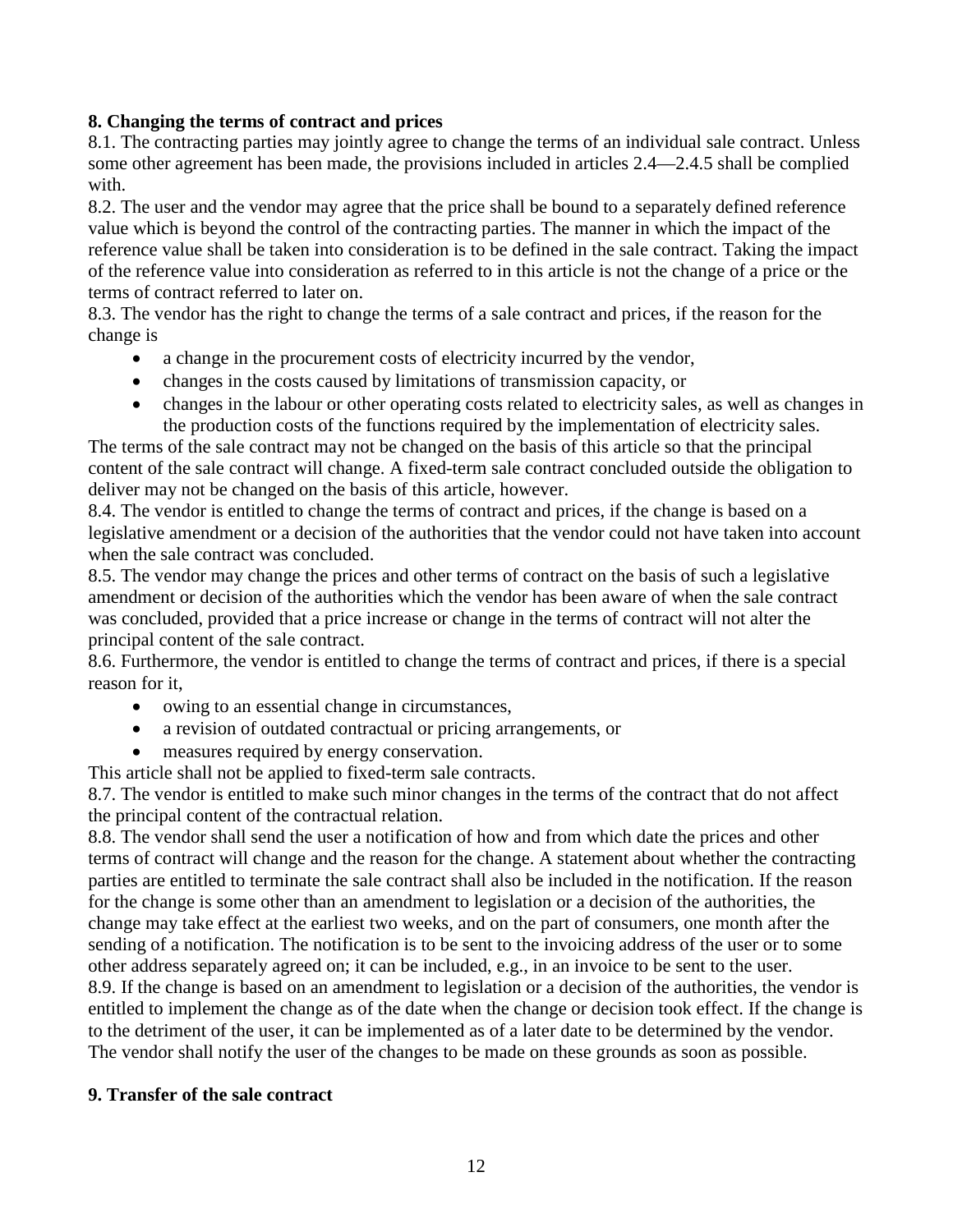9.1. The user may not transfer a sale contract to a third party.

9.2. The vendor is entitled to transfer a sale contract to another vendor. The terms of a sale contract may not be changed in connection with the transfer. The new vendor shall notify the user of the transfer no later than in connection with the first invoice.

9.3. A sale contract encompassed by the obligation to deliver may not be transferred from one place of electricity use to another. A sale contract outside the obligation to deliver remains valid in spite of the user's relocation or some other change in the place of electricity use, if an agreement to this effect has been made, or if the sale contract is not terminated in the manner prescribed in article 10.2.3 or article 10.4.1.

## **10. Expiration of the sale contract**

10.1. When a connection contract expires, also the sale contracts concerning the place of electricity use specified in the connection contract expire.

10.2. A fixed-term sale contract expires at the end of the term or because it has been cancelled, unless there are other provisions to the contrary in articles 10.2.1-10.2.5:

10.2.1. Unless some other agreement has been made, a fixed-term sale contract continues to be valid for an indefinite period after the end of the term, if no new sale contract has been concluded between the vendor and the user or if neither party has terminated the contract at two weeks' notice.

10.2.2. The consumer always has the right to terminate a fixed-term contract concluded for a period of more than two years outside the obligation to deliver at two weeks´ notice, after it has been valid for two years.

10.2.3. A fixed-term sale contract which continues to be valid for a new term may also be concluded outside the obligation to deliver, unless a party to the contract declares its desire to withdraw from it. The vendor shall send the consumer a notification of the beginning of a new term at least a month before the last date on which the consumer may withdraw from the renewal of the contract for a new term. The right of the consumer to terminate a fixed-term sale contract referred to in the previous article begins, when two years have elapsed from the beginning of the first term conforming to the same contract. When a fixed-term contract concluded for a period of two years or for a longer period than two years expires, the precondition for concluding a new fixed-term contract is that the consumer explicitly agrees to it.

10.2.4. Both parties to the contract may, however, always terminate a fixed-term sale contract at two weeks´ notice, if the place where electricity is used changes, e.g., because the user moves to a different location, unless some other agreement has been made.

10.2.5. The consumer may terminate a fixed-term sale contract, if the consumer´s requirement for electricity has materially changed due to his severe illness, death of his near relative, or for other comparable and weighty reasons, if the continuation of the sale contract in such a situation can be considered unreasonable for the user.

10.3. If a fixed-term sale contract expires before the due date in another type of situation than those mentioned in articles 10.2.1-10.2.5 for a reason attributable to the user, the vendor is entitled to collect a reasonable contractual penalty from the user, if the penalty and its amount have separately been agreed upon in an individual sale contract.

10.4. A sale contract that is valid indefinitely expires when it is terminated or revoked.

10.4.1. Both parties to the contract may terminate a sale contract that is valid indefinitely, concluded outside the obligation to deliver, at two weeks´ notice, unless some other agreement has been made. The period of notice for the vendor may not be agreed to be shorter than two weeks.